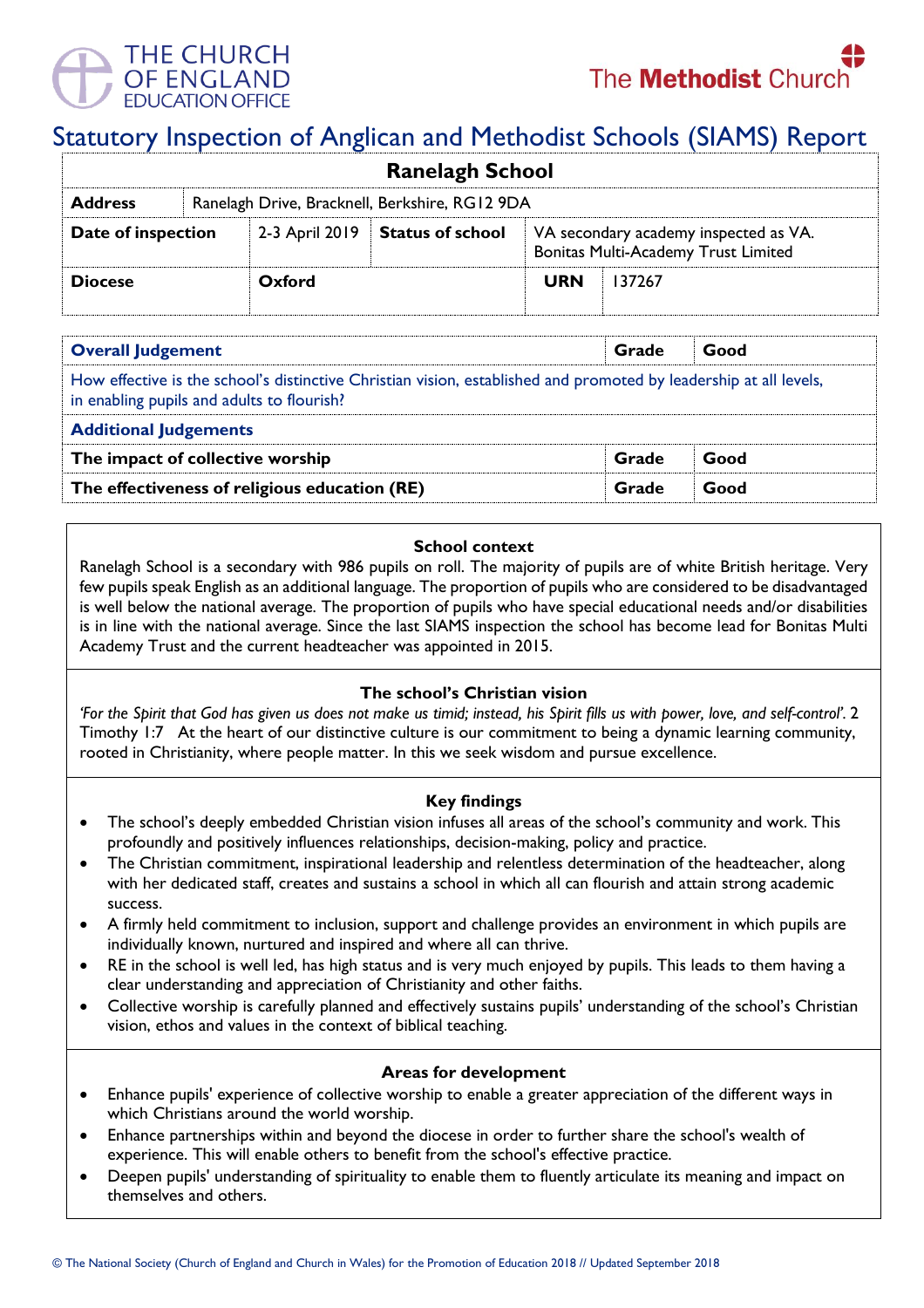# How effective is the school's distinctive Christian vision, established and promoted by leadership at all levels, in enabling pupils and adults to flourish?

### **Inspection findings**

Ranelagh is a school in which a deeply held, strongly Christian vision shapes all aspects of its work. This is embraced, understood and promoted by every member of the school. The school lives out its vision in a harmonious, vibrant, and successful learning community. Standards and expectations are high and there is an air of purposefulness and calm. Key elements of the school's vision, 'love', 'self-control', 'seeking wisdom' and 'the pursuit of excellence' are demonstrated and fulfilled within this environment. The school also ensures that each pupil is valued, achieves and flourishes. Illustrating this one person said, 'We are openly and proudly Christian. This drives what we do.' Governors are knowledgeable and robust in their monitoring and evaluation of the school's Christian character, collaborating well with staff, parents and pupils. Strategic developments are rooted in the vision and this secures innovative choices and decisions about the curriculum, finances, recruitment and ongoing professional development for staff. Frequent opportunities are taken to deepen staff understanding of the school vision and to create future Church school leaders. Work with the primary school within the Multi-Academy Trust has been focused and supportive, helping to secure improvements. The areas identified for improvement at Ranelagh in the last inspection have been successfully addressed.

A strong emphasis is placed on the importance of a broad and balanced curriculum, shaped by the school's Christian vision, 'to create a dynamic learning community'. This provides rigour and is accessible and motivating for all pupils enabling them to actively 'seek wisdom and pursue excellence'. Pupils are enthusiastic about their learning and in the words of one, 'Our teachers have a passion for what they teach. It's great!' Thus, engaging and challenging lessons, which spark curiosity and light fires, are a major contributor to motivating pupils and to the exemplary behaviour seen throughout Ranelagh. It also means that pupils' achievement in examinations at all levels is very good and their progress, regardless of ability, is impressive. This demonstrates the vision of aspiring to excellence. Pupil guidance, and where necessary support and adaptation of provision, is rooted in the understanding that all individuals are unique and valued in God's eyes. There is a clear sense of a spiritual dimension in the school. Lives are enriched through times of reflection, in strong relationships and in the curriculum where awe, wonder, excitement and stillness are experienced. There is, however, a limited shared vocabulary to identify and articulate spirituality.

Staff, pupils, governors and parents speak of experiencing the school's vision through its provision which demonstrates that every individual matters. Pupils' preparation for life is reinforced in many ways and so they develop resilience, become aspirational and make positive choices. Important and extensive work to promote and sustain good mental health and wellbeing for all permeates the school. Ranging from awareness-training to planned opportunities in the curriculum, it also includes skilful, targeted support for those who need it. Pupil Empathy Ambassadors look out for those who may be experiencing difficulty, offering care and signposting further advice. This helps to ensure that no one who may be struggling goes unnoticed.

The school works with a variety of groups and charities at local, national and international levels. It enables pupils to develop an awareness and passion about issues facing our world and others in different and difficult circumstances. Examples include homelessness, climate change, injustice and inequality. Because of this, Christian love for others and a sense of courageous advocacy is apparent amongst pupils. Each pupil in the lower years engages in a Lent project to learn about a charity of their choosing. Consequently, they take action to support its work. Links have been established by the school in the local community, in the diocese and at a global level. An ambitious, month-long expedition is undertaken by many sixth formers. Expeditions to China, Mongolia, Bolivia, and Southern Africa included a community development project enabling these students to be generous in their gift of service.

Collective worship at Ranelagh is well planned by staff and pupils. Biblically-based and using themes from the church's year, it reinforces the Christian vision and values of the school. Opportunities for pupil leadership, for prayer and reflection are welcomed by pupils. A termly Eucharist is held either in school or at the local church and visitors lead worship at times. The variety of presentation offered does not fully reflect a breadth of Christian worship styles.